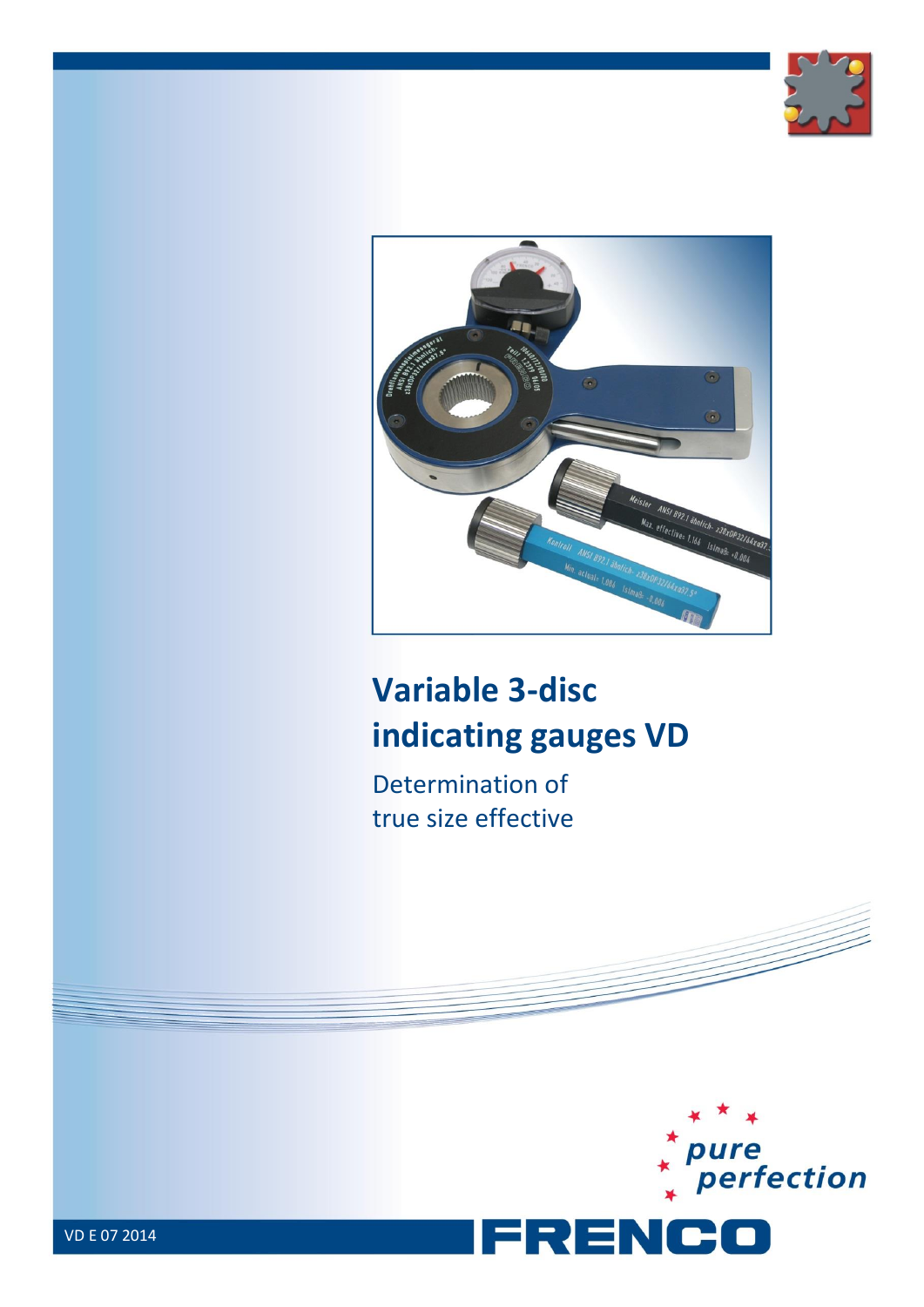### **Principle of Function**

Variable 3-disc indicating gauges are go gauges for splines with variable tooth thickness. Whereas a go gauge consists of only one gage body, a variable 3 disc indicating gauge has got three profile discs of the same size. Only the disc in the middle can rotate. The two other discs are fixed.

If the teeth of the middle disc are at the same position as the teeth of the exterior discs, this instrument works nearly like a go gauge. Variable 3-disc indicating instruments have composite splines like go gauges. When the middle disc is rotated, the effective size of the tooth thickness of this go gage will be varied.

During the measurement of a specimen, the middle disc can rotate only as far as the effective spline allows the rotation. Thus the maximum possible way of torsion describes the effective spline of the work piece, the limiting value effective. For internal splines this limiting value is the ..minimum effective" and for external splines the ..maximum effective".



**AVD**

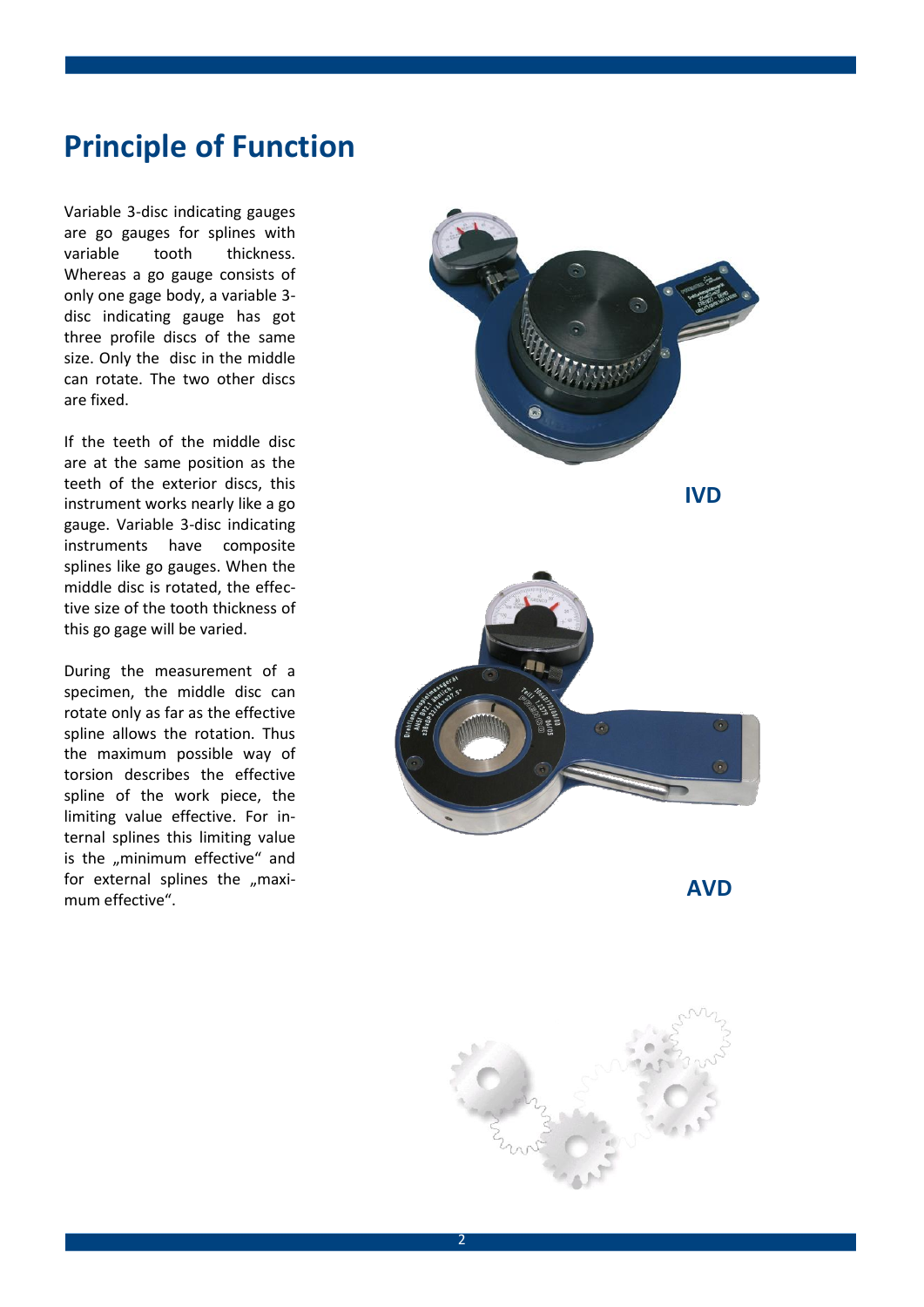A static go gauge only gives information weather the work piece is inside the effective spline or not. Variable 3-disc indicating gauges indicate the real dimension of the effective spline.

Thereto a dial indicator or a inductive transducer measures the torsion travel of the middle disc. An absolute measurement conclusion can be made, if the dial indicator was set to zero with an exact setting master before the measurement. This composite setting master is redundant exact at the allowed, effective limit dimension.

If the dial indicator amplitude is zero by inspecting the work piece after setting to zero, this conforms the condition of a barely operating go gauge. Every further pointer amplitude greater than zero indicates the difference between the effective spline and the acceptable tolerance limit.

Because of the dial indicator measuring the difference at the pitch circle diameter as a bend line, the indication refers to the tooth thickness / tooth space at the pitch circle. When the dial indicator displays a value less than zero for internal splines or a value greater than zero for external splines the acceptable effective limit is not kept and a go gauge could not be coupled. Such work pieces are to be rejected. This situation certainly only appears when the tooth thickness of the backlash-measuring instrument is smaller than the go gage. That is exactly how such instruments are designed.



| Internal gears and splines |                                                                  | <b>External gears and splines</b> |                                                                          |
|----------------------------|------------------------------------------------------------------|-----------------------------------|--------------------------------------------------------------------------|
| max. actual                | Limit of permitted space<br>width at single measure-<br>ment     | max. effective:                   | Limit of effective tooth thick-<br>ness by accumulative meas-<br>urement |
| min. actual REF            | Reference limit                                                  | max. actual REF                   | Reference limit                                                          |
| min. effective:            | Limit of effective space<br>width by accumulative<br>measurement | min. actual:                      | Limit of permitted tooth thick-<br>ness at single measurement            |